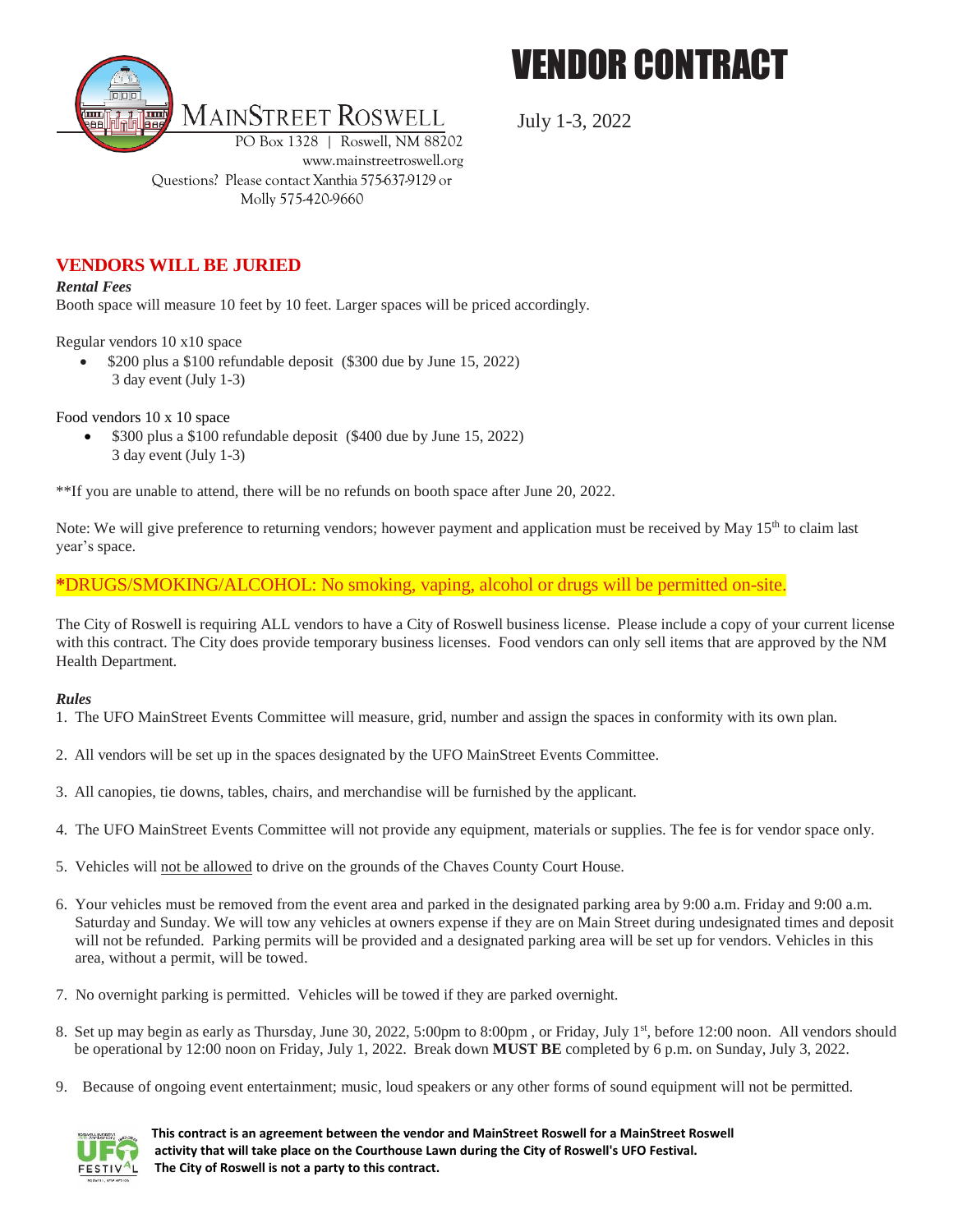- 10. The UFO MainStreet Events Committee will provide continuous trash pick and collection; however, you must maintain the immediate area of your booth so that it will be free of trash and safety hazards. All trash must be bagged at the end of the festival.
- 11. Parking permits will be provided and a designated parking area will be set up for vendors. Vehicles in this area, without a permit, will be towed.

12. DO NOT TAKE SANDBAGS! If you need a sandbag, bring your own. Vendors found taking sandbags will not get their deposit back.

### *Safety regulations will be checked and monitored by the City of Roswell and the State of New Mexico*

13. If you are serving food and/or drinks, it is your responsibility to make sure all of the proper health permits are obtained, observed and displayed. You can only sell food you are approved to sell through the NM Health Dept.

- 14. Generators: No power will be provided by MainStreet Roswell. All vendors needing power must bring their own in-house compliant generator. Extinguisher: ABC rated fire extinguisher and easily accessible.
- 15. PROHIBITED ITEMS: Items not allowed for sale or distribution include, but are not limited to: tobacco, drug- or alcohol-related items; sexually-explicit or adult-themed material; any materials that advocate sexism, racism, violence, profanity or that are discriminatory, intolerant or violent in content. Absolutely no gang or drug related paraphernalia will be displayed or sold. This is a family-friendly event, if a vendor is selling items that are vulgar or inappropriate in any way, the UFO MainStreet Committee reserves the right (at their discretion) to restrict these items and to shut the booth down and Fees WILL NOT be refunded. Merchandise that infringes on the copyright or intellectual properties of other people or corporations will not be permitted.

#### 16. ABSOLUTELY NO SUBLEASING SPACES

- 17. Due to the popularity of this event, we are forced to jury our vendors. If you are not selected, all fees paid to MainStreet Roswell will be returned to you. All booths must pay a \$100 deposit (reflected in the price) that will be returned after they have packed up and their area is inspected. If the space is left unsatisfactory, the deposit will not be returned. If you are unable to attend, there will be no refunds on booth space after June 20, 2022.
- 18. Booth spaces will be assigned as applications are received. WE WILL NOT MOVE VENDORS ONCE ASSIGNED.
- 19. Multiple duplicate booths will not be allowed (booths selling the same items). This is the 75th anniversary of the crash and we highly encourage you to provide unique items for visitors. If there are vendors selling the same items, those vendors who have turned in their applications first will be given priority. Be sure to give a DETAILED description of your booth.
- 20. This is an all-weather event. No refunds will be given due to bad weather conditions before, during, or after the 2022 UFO Festival. Vendors are encouraged to purchase festival insurance to cover damages or weather related cancelations. UFO MainStreet Events Committee is not responsible for damages or cancelations due to weather.

#### 21. The event runs three days; July 1-3, 2022.

- Hours will be Friday, July 1<sup>st</sup>, 12 p.m. 10 p.m. / Saturday, July 2<sup>nd</sup>, 10 a.m. 10 p.m. /Sunday, July 3, 10 a.m.. 3 p.m. Vendors are required to be open full event hours. Not being open all hours may result in forfeiture of their deposit.
- 22. Deposit will not be refunded if, items or area are not cleaned after event ends.

#### 23. Safety is always a concern. **SAFETY FIRST and HAVE FUN**

24. SECURITY: Vendors are responsible for the security of their own property and equipment at all times. While limited security personnel will be on duty during the weekend, no security personnel will be assigned specifically to vendors. MainStreet Roswell nor the UFO MainStreet,Event Committee shall not be held responsible for loss, theft or damage to any property left on the event grounds at any time. While the UFO MainStreet Event Committee will make all reasonable efforts to maintain security throughout the event, it will not accept responsibility for any lost or damaged property.

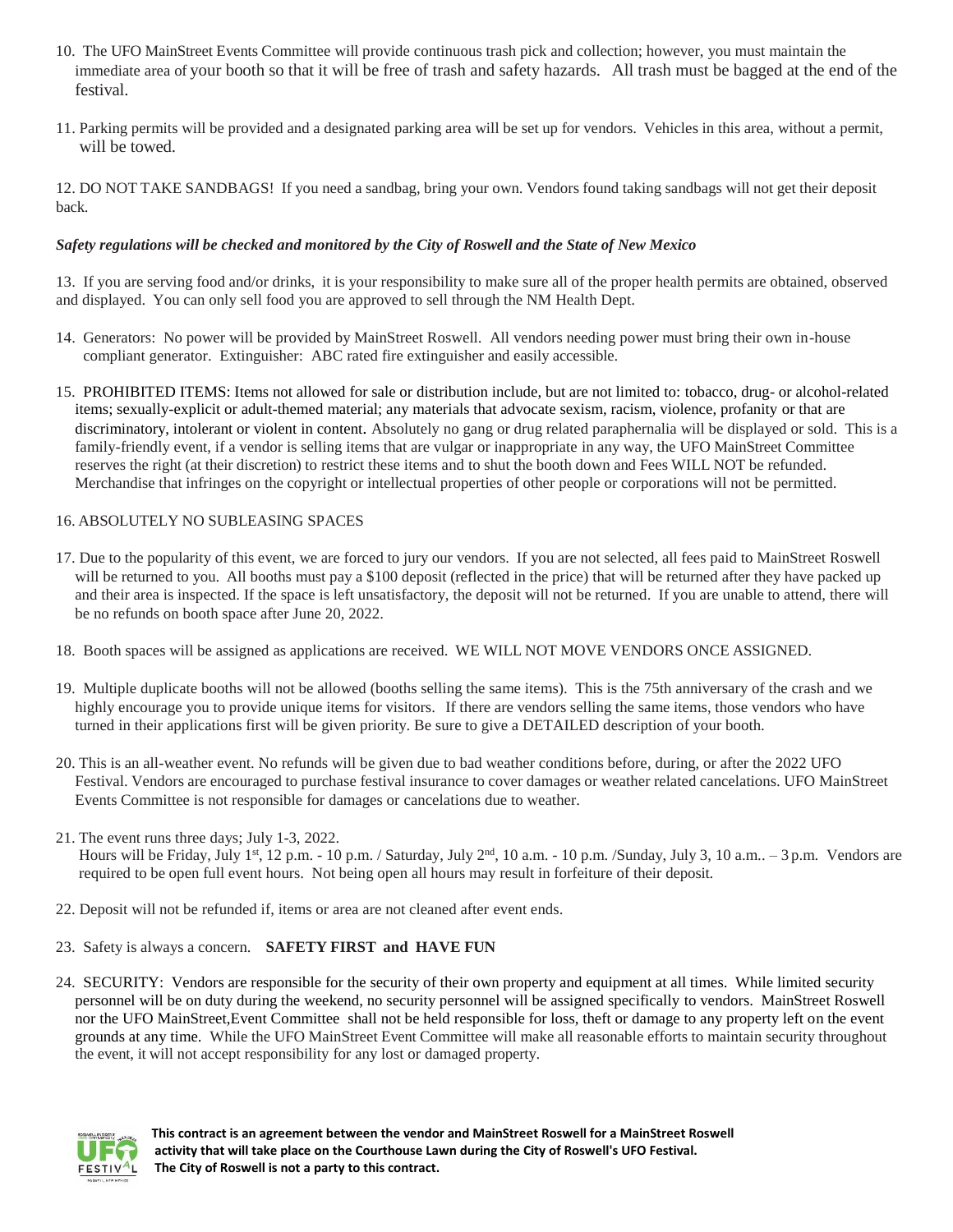



**July 1-3 2022**

**This contract is an agreement between the vendor and MainStreet Roswell for a MainStreet Roswell activity that will take place during the City of Roswell's UFO Festival. The City of Roswell is not a party to this contract.**

| Trading As (Type of Business) Manual Manual Manual Manual Manual Manual Manual Manual Manual Manual Manual Manual Manual Manual Manual Manual Manual Manual Manual Manual Manual Manual Manual Manual Manual Manual Manual Man                                |  |
|---------------------------------------------------------------------------------------------------------------------------------------------------------------------------------------------------------------------------------------------------------------|--|
|                                                                                                                                                                                                                                                               |  |
| $Phone (Home)$ $(Cell)$ $)$ $Cell$ $)$ $(Cell)$ $(Cell)$ $(I)$ $(II)$ $(III)$ $(III)$ $(III)$ $(III)$ $(III)$ $(III)$ $(III)$ $(III)$ $(III)$ $(III)$ $(III)$ $(III)$ $(III)$ $(III)$ $(III)$ $(III)$ $(III)$ $(III)$ $(III)$ $(III)$ $(III)$ $(III)$ $(III)$ |  |
|                                                                                                                                                                                                                                                               |  |
|                                                                                                                                                                                                                                                               |  |
|                                                                                                                                                                                                                                                               |  |
|                                                                                                                                                                                                                                                               |  |
| Type of Booth Requested (prices reflected include \$100 refundable deposit):                                                                                                                                                                                  |  |
| Regular vendors 10 x 10 space<br>$$200 + $100$ (refundable deposit) \$300 due by June 15, 2022<br>$3$ days (July 1-3)<br>Food vendors 10 x 10 space<br>$$300 + $100$ (refundable deposit) \$400 due by June 15, 2022<br>3 days (July 1-3)                     |  |

\*\* If you are unable to attend, there will be no refunds on booth space after June 20, 2022.

Please give a detailed description of your products being sold or items your booth will contain, use a blank sheet of paper if you need more space (please include photos if possible):